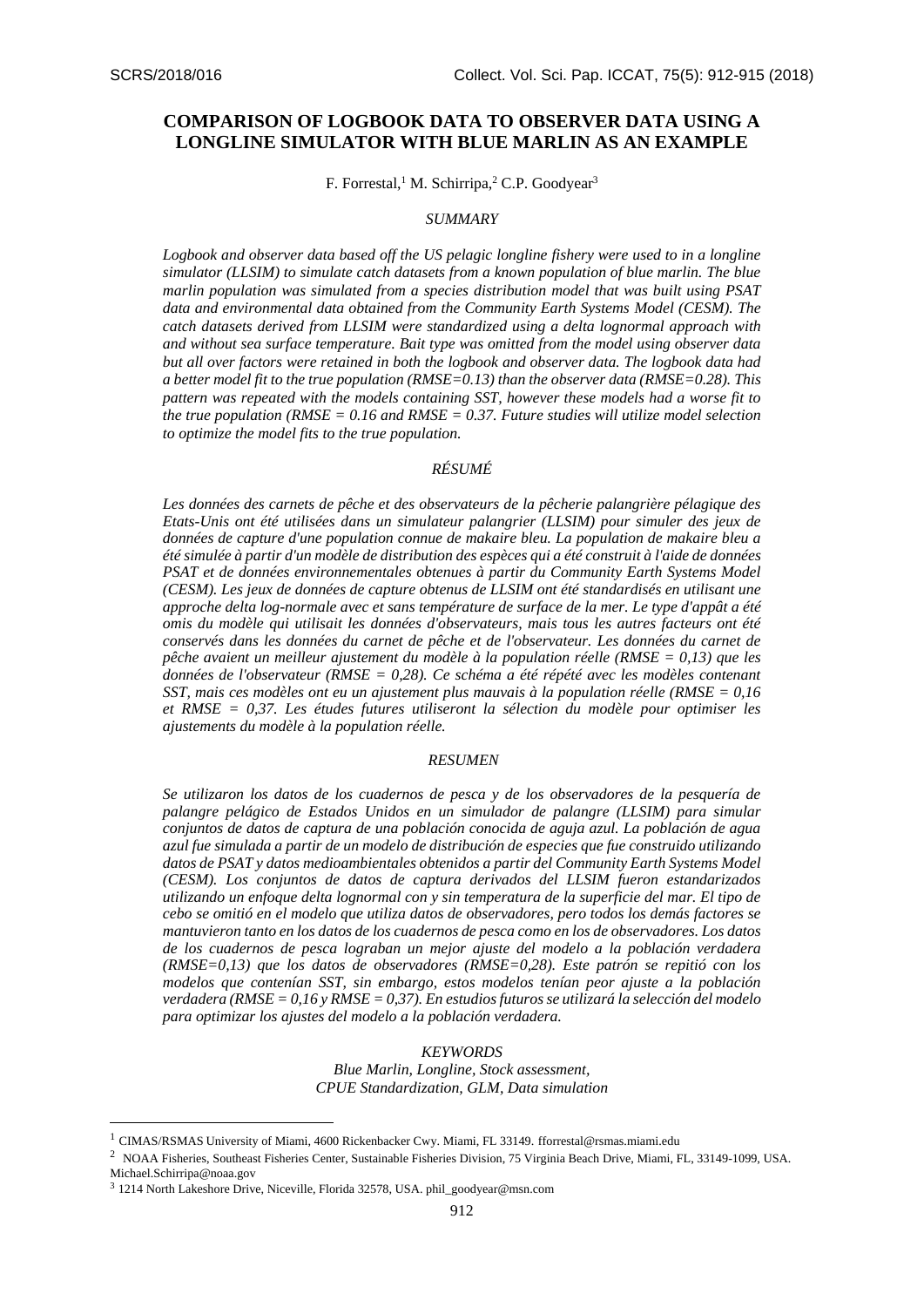# **1. Introduction**

Observer data can provide high quality information on how a fishery operates and its catch, either targeted or incidental. However, due to logistical constraints, it is not possible to have 100% observer coverage of a given fleet. Logbooks provide information on a fishery for every trip and set but often do not contain all the information that is recorded by observers. The coverage level of observers within a fishery has been recommended to be set at 20% to provide an informative level of detail, particularly the species of interest is caught as bycatch in the fishery, such as blue marlin in the US longline fishery. This low level of coverage in comparison to the true extent of a fishery may not be able to provide an accurate index of abundance using catch per unit effort for these non-target species Torres-Irineo *et al.*, 2014). To test this, two catch datasets were simulated by the longline simulator (LLSIM), one derived from the logbook data and other from the observer data.

# **2. Methods**

#### *2.1 Blue marlin species distribution model*

The species distribution model (SDM) in this study is a detailed model of the four-dimensional distribution of blue marlin (Goodyear 2016). Oceanographic data and species habitat preferences are used to distribute the population in time and space. The current implementation partitions the Atlantic from 35 S to 55 N latitude at a spatial resolution of  $1<sup>°</sup>$  latitude and  $1<sup>°</sup>$  longitude with 46 depth layers. The oceanographic data were monthly values from the Earth System Model from 1956 to 2012 which matched the spatial resolution of the SDM. The oceanographic data were provided by colleagues at the US National Atlantic Oceanographic and Meteorological Laboratory (AOML). A constant population of blue marlin was used with the species distribution model as the known, underlying population. Blue marlin abundance was set at 500,000 individual fish/year from 1986-2015.

# *2.2 Logbook and observer data*

US pelagic longline observer and logbook data were formatted to be used in the longline simulator (Forrestal et al, 2017). While the data came from the same fleet, they were treated as separate fleets in the simulator to derive two separate catch datasets. Longline gear types were characterized using number of lightsticks deployed (0, 1- 500, >501, and unknown), bait type (dead, live, artificial, and unknown), hook type (circle hook, J hook, mixed and unknown) and hooks between floats (HBFL 2-6). Gear types were the same between the two sources of effort. The observer database time series runs from 1992 – 2015 while the logbook data ranges from 1986 – 2015. Both the observer and logbook data were bootstrapped and jittered before being entered into the longline simulator to mask the true fishing locations and gear type to ensure data confidentiality.

#### *2.3 CPUE Standardization*

A delta lognormal model was used to standardize the logbook and observer catch datasets. For comparison purposes, the same model was used for both datasets.

#### Binomial Model

*Pos/total=factor(year)+factor(hbf)+factor(area)+factor(month)+factor(hook)+factor(bait)+factor(light)*

#### Abundance Model

# *lnCPUE=factor(year)+factor(hbf)+factor(area)+factor(month)+factor(hook)+factor(bait)+factor(light)*

A second delta lognormal model was applied to both datasets that included sea surface temperature and dissolved oxygen at the location and month of the set. Sea surface temperature was treated as a factor, at 2 degree Celsius intervals. Dissolved oxygen was treated as a continuous variable.

#### Binomial Model

*Pos/total=factor(year)+factor(hbf)+factor(area)+factor(month)+factor(hook)+factor(bait)+factor(light) +factor(SST) + DO*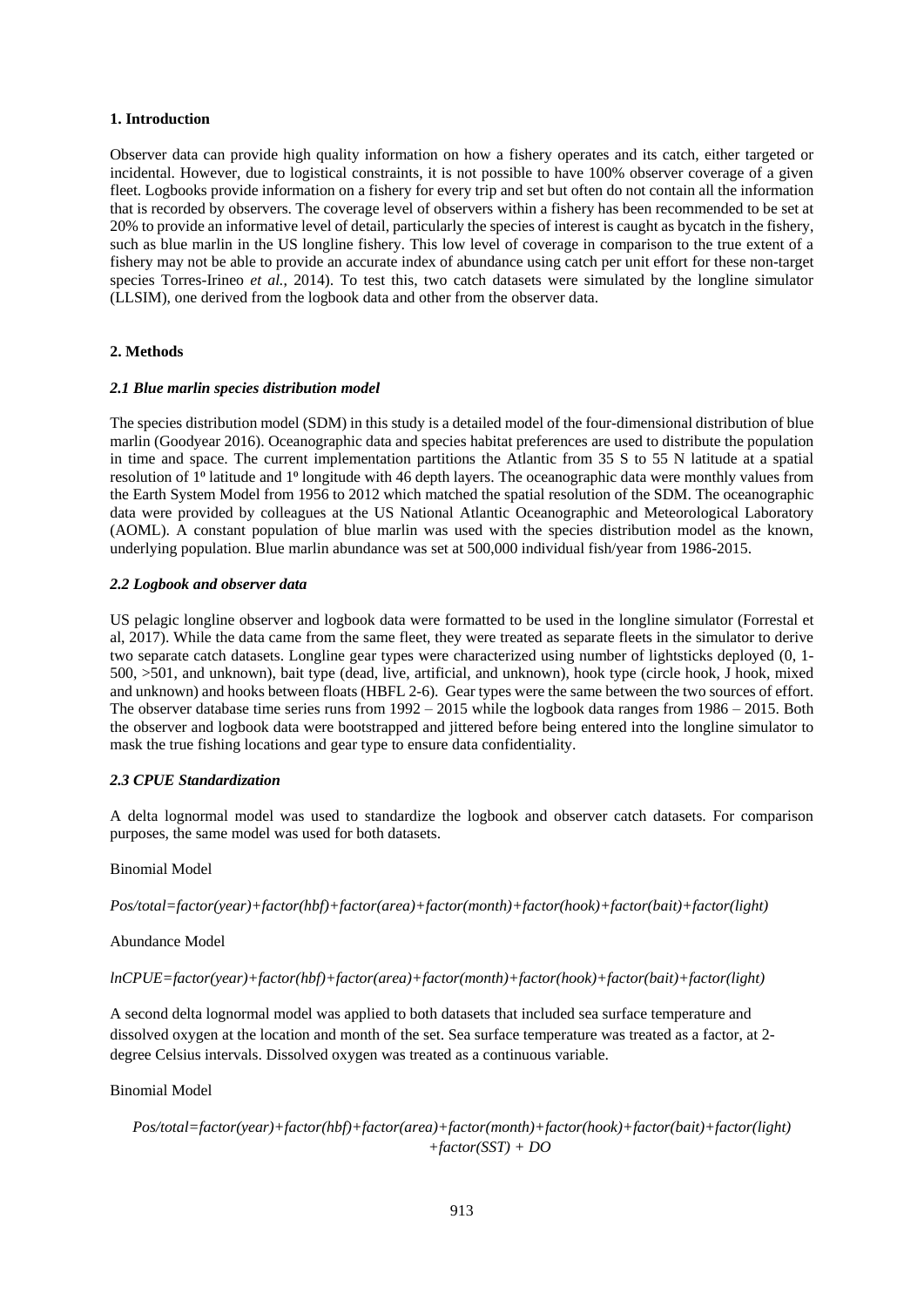#### Abundance Model

# *lnCPUE=factor(year)+factor(hbf)+factor(area)+factor(month)+factor(hook)+factor(bait)+factor(light) +factor(SST) + DO*

The root mean square error (RMSE) was calculated to determine the fit of the model to the true population for both the observer and logbook data.

# **3. Results and Discussion**

The catch datasets derived from the observer data contained roughly 11 million hooks while the logbook data contained 186 million hooks, the observer data contained 6% of the effort recorded in the logbook data. Bait type was removed from the final model selection for the observer data as only one bait type was recorded in cleaned and bootstrapped data.

The standardized model using the logbook data had a better fit to the true population as compared to the observer data (RMSE =  $0.13$  and RMSE =  $0.28$ ). The models containing the environmental data had a similar pattern in that the logbook data had a better fit to the true population as compared to the observer data (RMSE =  $0.16$  and RMSE  $= 0.37$ ). These values were higher, signifying a poorer fit, than the models that did not contain the environmental variables. All four models were able to capture the true population values overall (**Figure 1**).

While the data derived from the logbook data had a superior fit to the true population, the observer data was able to capture the true population trend overall despite only accounting for 6% of the total effort in the simulated fishery. The addition of habitat suitability variables may improve the fits of both models and will be examined in the future.

# **References**

- Forrestal, F.C., Goodyear, C.P., Schirripa, M., Babcock, E., Lauretta, M., and Sharma, R. 2017. Testing robustness of CPUE standardization using simulated data: findings of initial blind trials. Collect. Vol. Sci. Pap. ICCAT, 74(2): 391-403.
- Goodyear, C.P. 2016. Modeling the time-varying density distribution of highly migratory species: Atlantic blue marlin as an example. Fisheries Research, 183: 469-481.
- Goodyear, C.P. 2017. Simulating longline catch with LLSIM: a user's guide (version 2). pp 1-23.
- Goodyear, C.P., M. Schrippa, and F. Forrestal. 2017. Longline data simulation: A paradigm for improving CPUE standardization. Collect. Vol. Sci. Pap. ICCAT, 74(2): 379-390.
- Torres-Irineo, E., Amande, J. M., Gaertner, D., Delgado de Molina, A., Murua, H., Chavance, P., Lezam-Ochoa, N. (2014). Bycatch species composition over time by tuna purse-seine fishery in the eastern tropical Atlantic Ocean. *Biodiversity and Conservation*, *23*, 1157–1173. https://doi.org/10.1007/s10531-014-0655-0